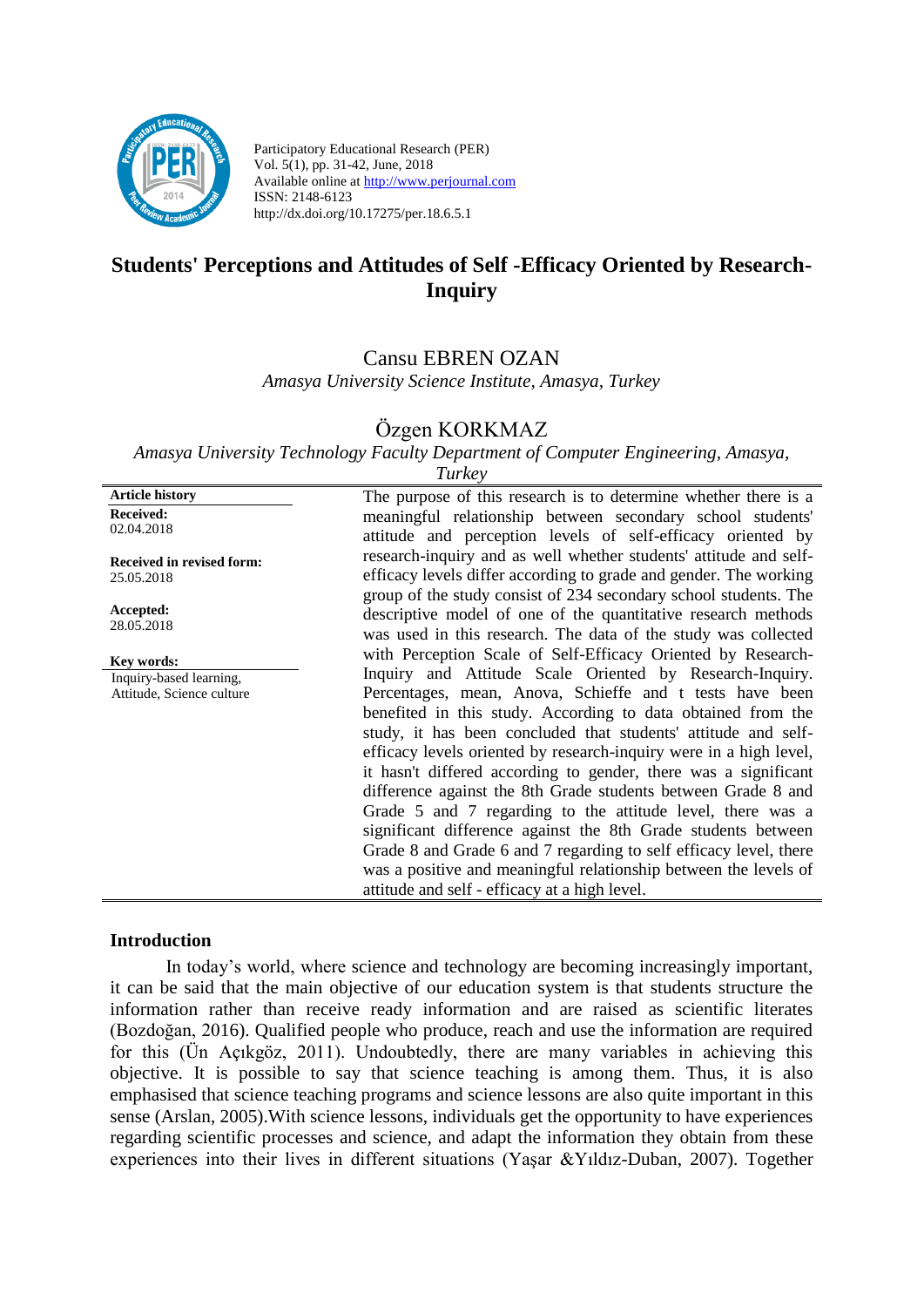with providing these opportunities from pre-school up to the end of higher education, science education;

- Helps students in obtaining the information and skills that will be beneficial for them throughout all their lives.
- Increases their life quality by ensuring that they learn to think critically, solve problems and make decisions.
- Increases their interest and sensitivity towards environmental problems and ensures that they take more responsibility in these subjects.
- Guides them towards participating in a universal society consisting of science literate individuals (Krajcik et al., 1999, p. 15-16).

Arousing curiosity among students, helping them understand the subjects that they will learn in a more detailed way in coming years, contributing to their gaining the skills that are necessary for them to learn these subjects, and guiding students towards making research by thinking within the framework of cause and effect relationships are among the properties that the training programs used in giving science education must possess (NRC, 2006; Victor and Kellough, 1997, p. 13). Taking these justifications into consideration, many countries developed science and technology teaching programs that will raise their citizens as science and technology literates. These programs developed suggest that students are effectively included in learning environments, are able to make changes and innovations and make new designs (Çepni, 2005). In these countries, inquiry-based learning is addressed as one of the most important components of program development studies. According to the National Science Education Standards published in the USA, there is a consensus that the objective of educators should be included in research-based education program, and the studies conducted have shown that research-based learning is more effective than traditional methods (Wilson, Taylor, Kowalski and Carlson, 2010; Colburn, 2006; Geier et al., 2008). In Turkey, secondary school Science and Technology Lesson Curriculum was changed in 2013 as "Science" Lesson Curriculum. One of the most striking innovations that are brought about by the change in this program is that the research and inquiry-based approach is taken as a basis (MNE, 2013). It is seen that the discussions and research on the improvement of science teaching and what good science teaching should be in the recent period gradually and increasingly focus on the importance of research and interrogation (Anderson, 2002).

Questioning in science education covers a process that includes providing students with the opportunities to create questions in achieving the information that they will structure within the learning process, structuring the research process, revealing the results and sharing the data obtained with other people (Lın Tuan, 2005). Inquiry-based learning showed up as an approach that helps students learn the learning that is effective in developing their higherorder thinking skillsand the constructivist theory as a basis (Minner, Levy and Century, 2009).In NSES determined by the National Research Council [NRC] in the USA in 1996, the research-based learning approach was expressed as a multi-dimensional process of researchbased learning, in which students ask questions and make observations, try to verify the information they have using their sources, and information is collected and analysed using the tools compared with the findings obtained from the experiments (NRC, 2000). In other words, this approach is an approach in which individuals use their creativity in the process of obtaining information by asking questions and doing research (Llewellyn, 2002; Burden and Byrd, 2003; Hammerman, 2006; Bass, Contantand Carin, 2008). Research-based learning is a process that consists of the activities, experiments, and explorations that students make in groups or by themselves, which ensure that the information is significant (Tatar and Kuru,

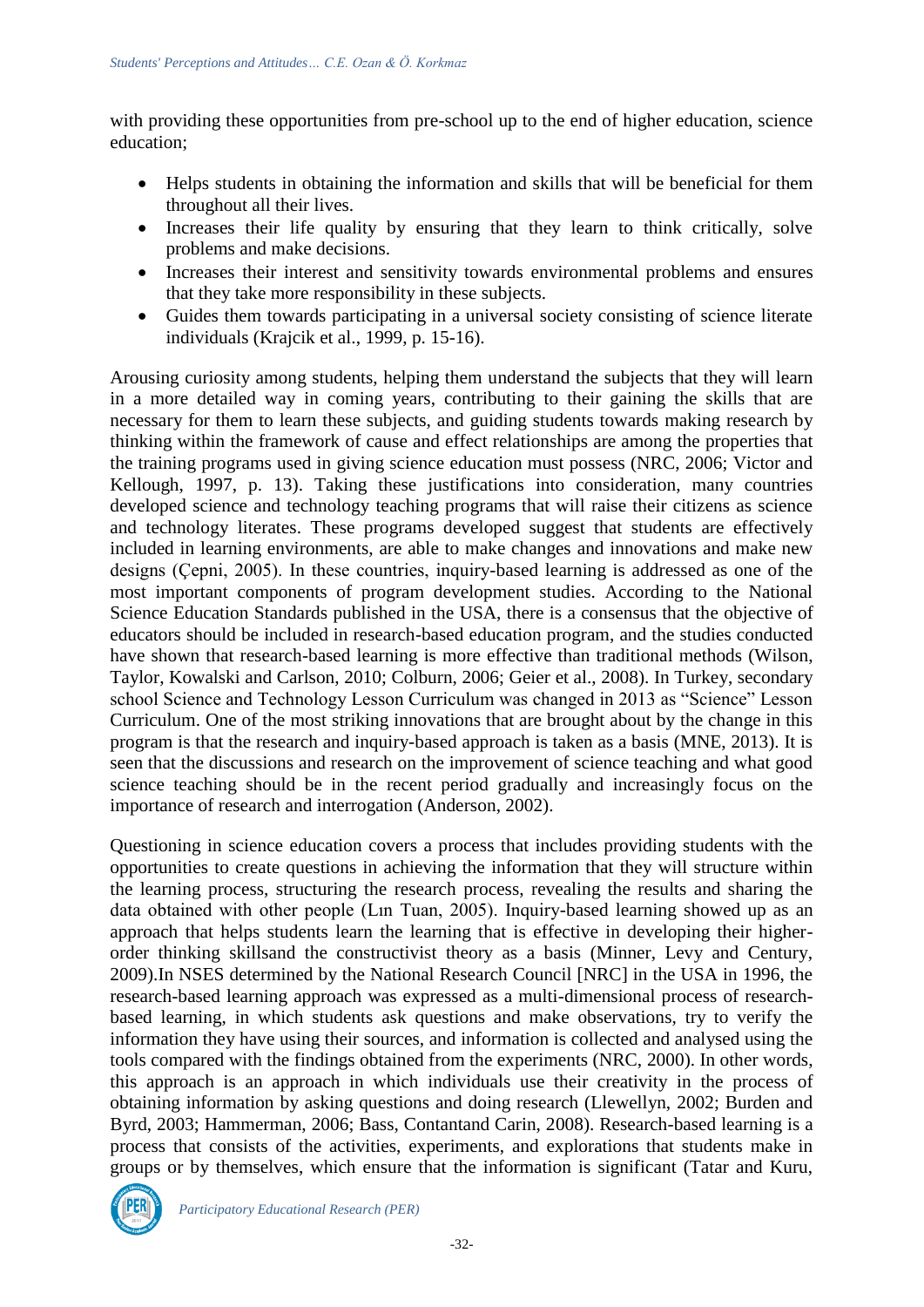2006). As can be understood, this approach includes a learning process in which students are active (Çalışkan, 2009) and present solution suggestions for the problems they encounter in their life and try to achieve the result by establishing the cause and effect relationship. The research-based learning approach may include case study activities, social activities, invention-based or project-based studies as it is also stated by Werner (2007). At the same time, in this approach, the student encounters the problem at the beginning of the learning process, then he/she presents solution suggestions, investigates these solution suggestions, implements them, and the process ends when the student finds the solution. In short, learning in this approach is a process that supports and develops the research skills, research knowledge, intellectual, spatial and personal skills and attitudes (Moore, Bramhall, Clarke and Craig, 2008).

Despite many advantages of inquiry-based learning, when the literature was examined, no sufficient study was encountered on the measurement or depicting of the attitudes and selfsufficiency of secondary school students regarding research and inquiry-based learning. It is seen that the studies carried out are more on the determination of understanding and research competence levels (Balım and Taşkoyan, 2007). It is interesting that attitude studies are generally performed as attitudes towards social sciences or science (Demirbaş and Yağbasan, 2005; Oruç and Ulusoy, 2008; Yücel, 2004). It is seen that self-sufficiency studies are generally aimed at examining the self-sufficiency of teachers and preservice teachers in regard to science teaching (Ramey and Shroyer, 1992; Akbaş and Çelikkaleli, 2006; Duran, Ballone-Duran, Haney and Beltyukova, 2009; İnaltekin and Akçay, 2012). In this framework, the objective of this study is to depict the attitudes and self-sufficiency of students regarding research and inquiry and reveal the relationship between them.

#### *Objective of the Study*

The objective of this study is to determine the attitude and self-sufficiency levels of the students in regard to research-inquiry.

- (1) What are the attitudes and self-sufficiency levels of the students in regard to researchinquiry in general?
- (2) Do the attitude and self-sufficiency levels of the students in regard to research-inquiry vary by gender?
- (3) Do the attitude and self-sufficiency levels of the students in regard to research-inquiry vary by grade level?
- (4) What kind of a relationship is there between the attitude and self-sufficiency levels of the students in regard to research-inquiry?

#### **Method**

#### *Research Model*

This study is a descriptive study. It was carried out in the screening model. In this context, it was attempted to determine the self-sufficiency perceptions and attitudes of the students towards research-inquiry-based learning.

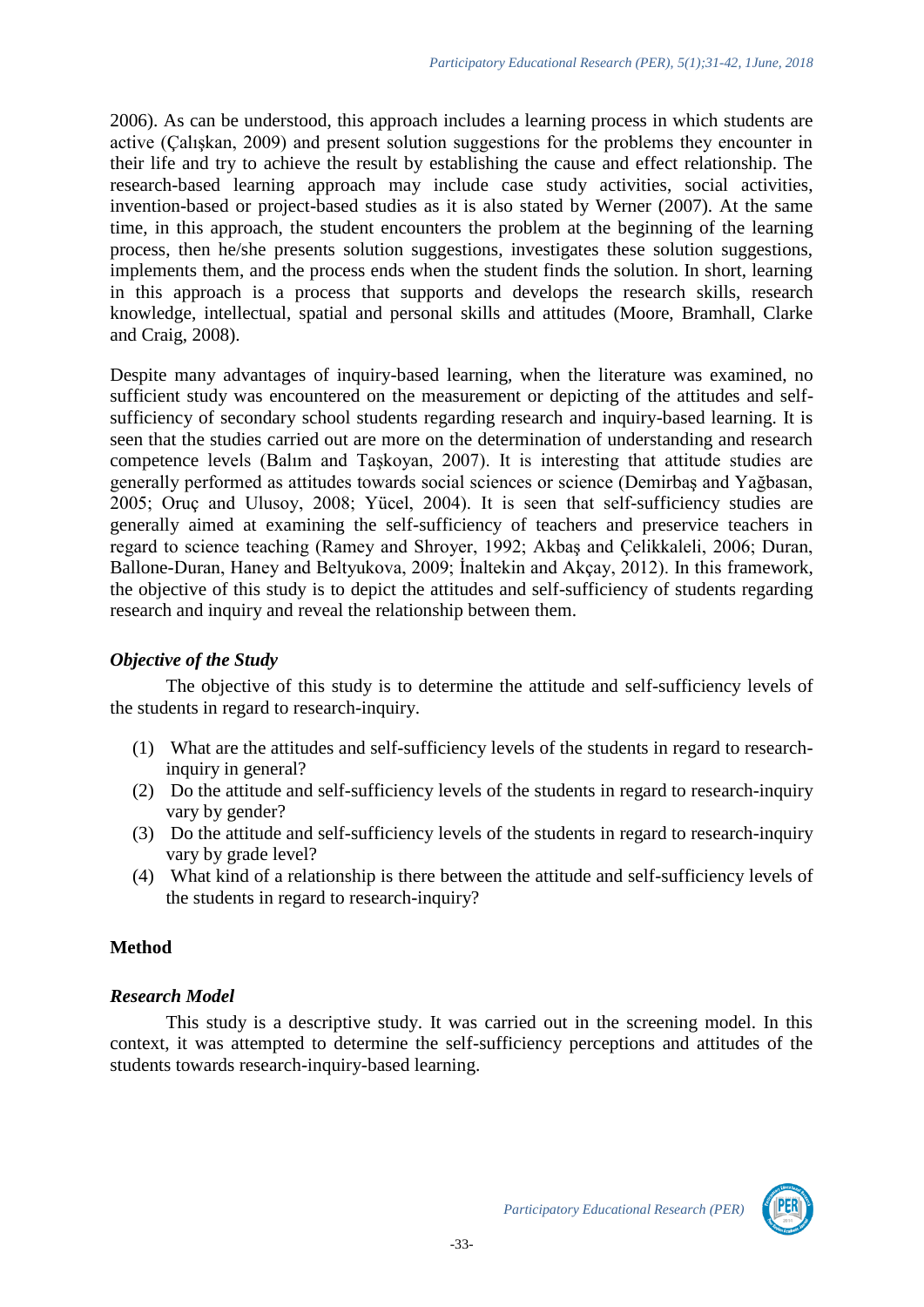#### *Study Group*

234 secondary school students studying at  $5<sup>th</sup>$ -  $8<sup>th</sup>$  grades in Amasya Taşova in the second semester of the 2015-2016 academic year make up the study group of this study. The distribution of the study group by gender is summarized in Table 1.

| Gender       |               |      |              |  |  |
|--------------|---------------|------|--------------|--|--|
| <b>Class</b> | <b>Female</b> | Male | <b>Total</b> |  |  |
|              | 20            | 28   | 48           |  |  |
|              | 37            | 29   | 66           |  |  |
| 7            | 28            | 28   | 56           |  |  |
|              | 32            | 32   | 64           |  |  |
| <b>Total</b> | 117           | 117  | 234          |  |  |

**Table 1**. The distribution of the study group by gender

#### *Data Collection Tool*

The Self-Sufficiency Perception of Research-Inquiry Scale developed by Ebren Ozan, Korkmaz and Karamustafaoğlu (2016) was used for the self-sufficiency perceptions of the students in the context of this study. The validity and reliability study of the scale was performed on 233 secondary school students. The construct validity of the scale was tested using the exploratory and confirmatory factor analysis. Furthermore, the item factor correlation and item discrimination analyses were also performed. The two equal semicorrelations of the scale were determined as ,712; the Spearman-Brown reliability coefficient was determined as ,832; the Guttmann Split-Half value was determined as ,825; and the Cronbach's Alpha reliability coefficient was determined as,835. As a result of the analyses performed, the scale prepared in five-item Likert-type consists of 14 items and three factors. The construct validity results showed that the scale serves the purpose both in terms of each item and the whole. According to the t-test results, it is seen that the difference between the item scores of the upper and lower groups of 27% is significant, so the levels of discrimination are high. The results of the exploratory factor analysis showed that the structure of the scale is verified.

The Attitude Towards Research-Inquiry Scale developed by Ebren Ozan, Korkmaz and Karamustafaoğlu (2016) was used for students' attitudes within the scope of this study. The validity and reliability study of the scale was performed with 233 secondary school students. The construct validity of the scale was tested using the exploratory and confirmatory factor analysis. The item factor correlation and item discrimination analyses were also carried out. The two equal semi-correlations of the scale were determined as ,491; the Spearman-Brown reliability coefficient was determined as ,659; the Guttmann Split-Half value was determined as ,656; and the Cronbach's Alpha reliability coefficient was determined as ,756. As a result of the analyses performed, the scale prepared in five-item Likert-type consists of 13 items and three factors. The construct validity results showed that the scale serves the purpose both in terms of each item and the whole. According to the t-test results, it is seen that the difference between the item scores of the upper and lower groups of 27% is significant, so the levels of discrimination are high. The results of the exploratory factor analysis showed that the structure of the scale is verified.

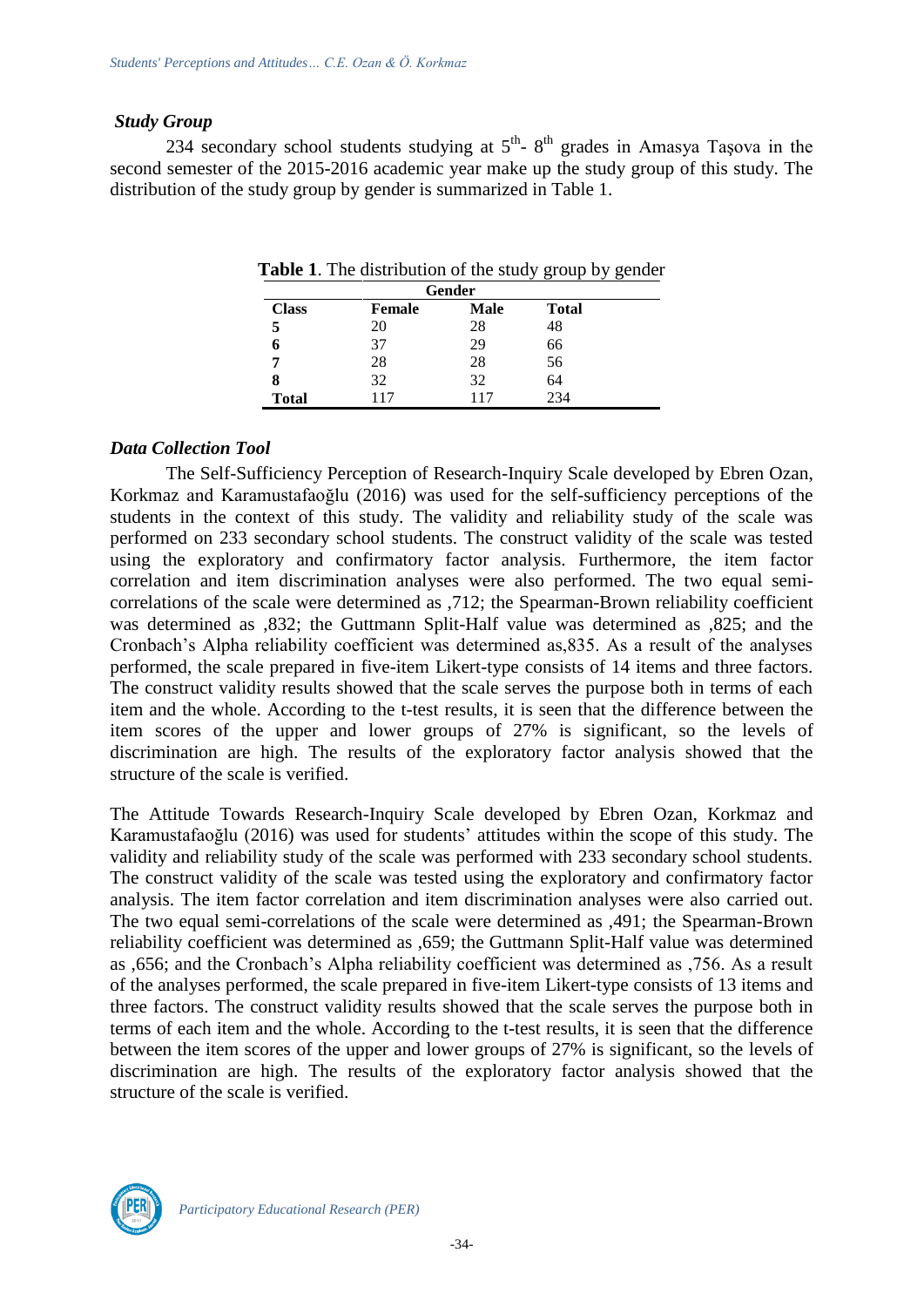#### *Data Analysis*

The raw scores obtained from the factors were turned into standard scores, the lowest of which is 20 and the highest is 100; and percentage, arithmetic average, Anova, Schieffe and t tests were used on the data in line with the sub-problems. The  $p<0,05$  level was considered sufficient as the level of significance of the difference and relationships. Furthermore, the scores between 20 and 53 were qualified as "low"; between 54 and 69 as "intermediate", and higher than 70 were qualified as "high" as standard score equivalents.

# **Findings**

#### *Attitudes and Self-Sufficiency of the Students in regard to Research-Inquiry*

The findings on the attitudes and self-sufficiency of the students in regard to researchinquiry are summarized in Table 2.

|                     | Table 2. Attitudes and self-sufficiency of the students |      |      |        |               |             |  |
|---------------------|---------------------------------------------------------|------|------|--------|---------------|-------------|--|
|                     | Variables                                               | X    | sd   | Low    | <b>Medium</b> | <b>High</b> |  |
|                     |                                                         |      |      | $(\%)$ | $($ %)        | $(\%)$      |  |
|                     | Inquisitiveness                                         | 86,1 | 13,7 | 2,1    | 17            | 212         |  |
|                     | Negative overview                                       | 78,7 | 17,1 | 9      | 15,8          | 75,2        |  |
| Attitude            | Valuing                                                 | 77,5 | 15,1 | 6,4    | 18,8          | 74,8        |  |
|                     | <b>Total</b>                                            | 80,6 | 11,6 | 2,6    | 13,7          | 80,3        |  |
|                     | Avoidance                                               | 75,7 | 18,6 | 13,2   | 21,8          | 65          |  |
|                     | <b>Resume Research</b>                                  | 83,8 | 13,2 | 1,7    | 11,1          | 87,2        |  |
|                     | Personal evolution                                      | 84,7 | 15,1 | 3.4    | 6,8           | 86,8        |  |
| Self<br>sufficiency | <b>Total</b>                                            | 80,1 | 13,1 | 2,6    | 19,7          | 77,8        |  |

When the attitudes and self-sufficiency of the students in regard to research-inquiry in Table 2 are examined, it is seen that the average score for the attitudes is 80,6 and 80,3% of the students have a high level of attitudes. In Table 2, it is seen that the same applies to the factors in terms of the attitude. All of the items in the negative opinion factor are negative, and they were inversely coded before conducting the analyses. Thus, an increase in the score in this factor also indicates a positive attitude. Accordingly, it can be said that the attitude levels of the students towards research-inquiry are quite high.

In Table 2, it is seen that the average score for self-sufficiency is 80,1 and 77,8% of the students have a high level of self-sufficiency. In Table 2, it is seen that the same applies to the factors in terms of self-sufficiency. All of the items in the avoidance factor are negative, and they were inversely coded before conducting the analyses. Thus, the increase in scores in this factor shows positive self-sufficiency. However, the lowest averages also belong to the Avoidance factor. Accordingly, it can be said that the self-sufficiency levels of the students in regard to research-inquiry are quite high.

# *Attitudes and Self-Sufficiency of the Students in regard to Research-Inquiry by Gender*

The findings on the attitudes and self-sufficiency of the students in regard to researchinquiry by gender are summarized in Table 3.

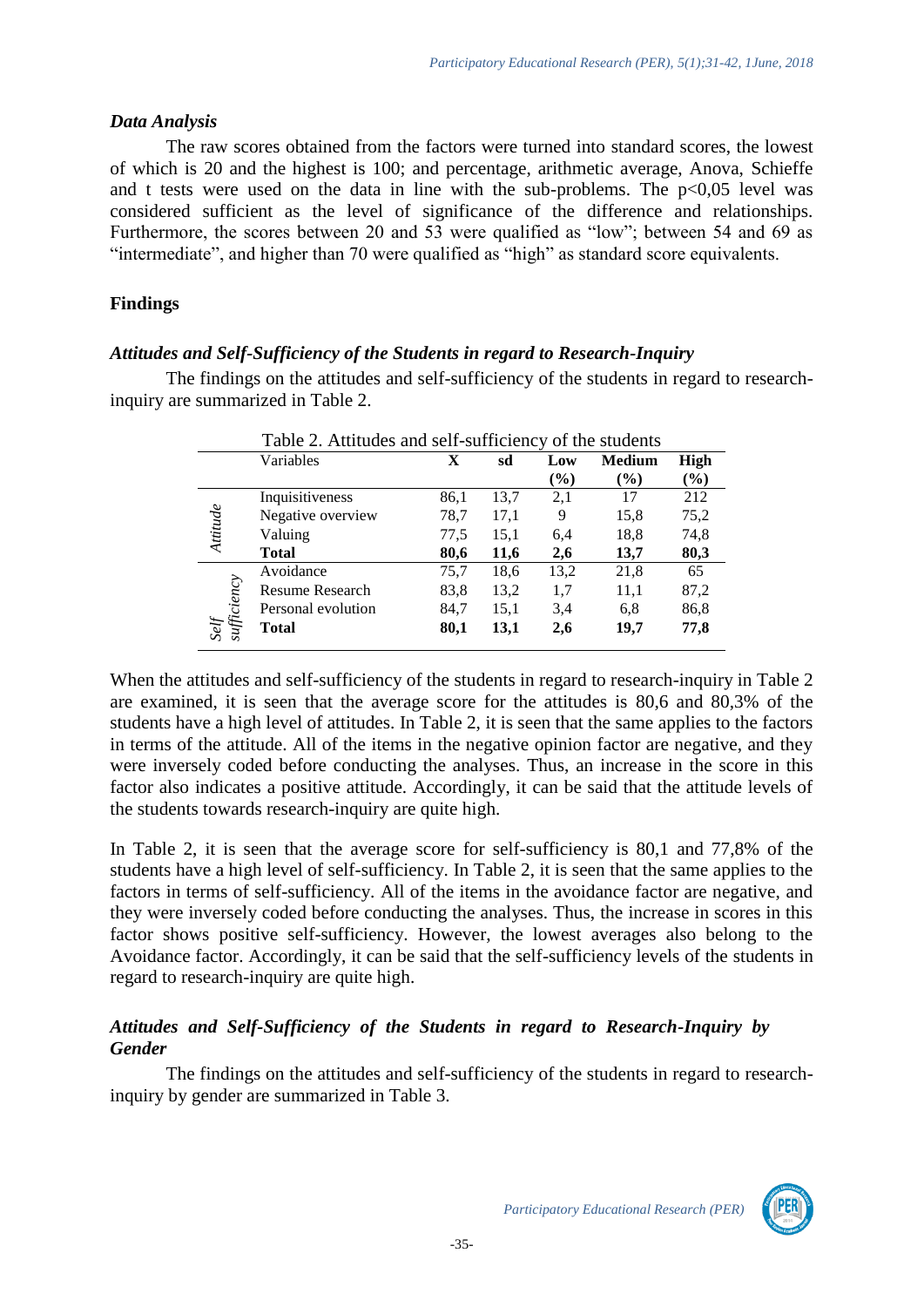|                     | <b>Variables</b>      |                | N          | X            | <b>Ss</b>    | t        | sd  | p    |
|---------------------|-----------------------|----------------|------------|--------------|--------------|----------|-----|------|
|                     | Inquisitiveness       | Female<br>Male | 117<br>117 | 84,1<br>87,9 | 14,3<br>12,8 | $-2,094$ | 232 | ,037 |
| Attitude            | Negative<br>overview  | Female<br>Male | 117<br>117 | 77,9<br>79,5 | 16,1<br>18,1 | $-.686$  | 232 | .494 |
|                     | Valuing               | Female<br>Male | 117<br>117 | 77,8<br>77,2 | 15,4<br>14,8 | ,302     | 232 | ,763 |
|                     | Total                 | Female<br>Male | 117<br>117 | 79,8<br>81,4 | 11,3<br>11,9 | $-1,024$ | 232 | ,307 |
|                     | Avoidance             | Female<br>Male | 117<br>117 | 73,8<br>77,5 | 19.5<br>17,8 | $-1,503$ | 232 | ,134 |
| Self<br>sufficiency | Resume<br>Research    | Female<br>Male | 117<br>117 | 83,1<br>84,5 | 13,2<br>13,2 | $-0.795$ | 232 | .428 |
|                     | Personal<br>evolution | Female<br>Male | 117<br>117 | 85,1<br>84,4 | 14,9<br>15.3 | .316     | 232 | .752 |
|                     | Total                 | Female<br>Male | 117<br>117 | 79.<br>81,2  | 13,4<br>12,9 | $-1,289$ | 232 | ,199 |

|  | Table 3. Attitudes and self-sufficiency of the students in regard to research-inquiry by gender |  |
|--|-------------------------------------------------------------------------------------------------|--|
|  |                                                                                                 |  |

When the attitudes of the students towards research-inquiry by the gender status are examined in Table 3, it is seen that the attitude levels do not vary both in terms of the total score (t(2- 232)=-1,024; p $>0.05$ ) and the two factors (Negative Opinion: t(2-232)=-,686; Valuing: t(2-232)=,302; p>0,05). However, it is observed that the Curiosity:  $t(2-232)=2,094$ ; p<0,05 factor varies in favour of male students in terms of gender. Accordingly, it can be said that gender is only effective in terms of the Curiosity factor of the students, and it has no effect for other factors and the total score. In Table 3, it is seen that the self-sufficiency levels of the students do not vary both in terms of the total score  $(t(2-232)=-1,289; p>0,05)$  and the factors (Avoidance:  $t(2-232)=1,503$ ; Maintaining the Research:  $t(2-232)=1,795$ ; Personal Development:  $t(2-232)=0,316 \text{ p}>0,05)$  upon examining their self-sufficiency in regard to research-inquiry by the gender status. Accordingly, it can be said that gender has no effect on the self-sufficiency levels of the students.

#### *Attitudes and Self-Sufficiency of the Students in regard to Research-Inquiry by Grade Level*

The findings on the attitudes and self-sufficiency in regard to research-inquiry by grade level are summarized in Table 4.

|                 |                         |      |                        | <b>Attitudes</b> |                      |      |                |      |              |
|-----------------|-------------------------|------|------------------------|------------------|----------------------|------|----------------|------|--------------|
|                 |                         |      | <b>Inquisitiveness</b> |                  | <b>Neg. Overview</b> |      | Valuing        |      | <b>Total</b> |
| <b>Class</b>    | N                       | X    | Sd                     | X                | Sd                   | X    | Sd             | X    | Sd           |
| 5.              | 48                      | 88,8 | 12,7                   | 82,4             | 16,1                 | 82,3 | 16,9           | 84,3 | 12,1         |
| 6.              | 66                      | 85,2 | 13.9                   | 76,2             | 20,7                 | 77,2 | 15,1           | 79.3 | 12,9         |
| 7.              | 56                      | 89,6 | 8,7                    | 84,6             | 11,9                 | 81,3 | 11,5           | 85,1 | 7,7          |
| 8.              | 64                      | 81,6 | 16,4                   | 73,4             | 15,9                 | 70,9 | 14,3           | 75,1 | 10,1         |
| <b>Total</b>    | 234                     | 86,1 | 13,7                   | 78,7             | 17,1                 | 77,5 | 15,1           | 80.6 | 11,6         |
|                 | <b>Self-sufficiency</b> |      |                        |                  |                      |      |                |      |              |
|                 |                         |      | Avoidance              |                  | <b>Res. Research</b> |      | Per. evolution |      | <b>Total</b> |
| <b>Siniflar</b> | N                       | X    | S                      | X                | S                    | X    | S              | X    | S            |
| 5.              | 48                      | 79,3 | 18,1                   | 86.9             | 13,4                 | 85,9 | 16.9           | 83,5 | 13.9         |
| 6.              | 66                      | 74,1 | 19,6                   | 84,9             | 12,5                 | 82,6 | 17,8           | 78,8 | 14,8         |
| 7.              | 56                      | 82.7 | 16,2                   | 86.4             | 12.5                 | 89,8 | 10,2           | 85.3 | 11,1         |
| 8.              | 64                      | 68,4 | 17,7                   | 77,9             | 12,7                 | 81,5 | 13,3           | 74,4 | 9,5          |
| <b>Total</b>    | 234                     | 75.7 | 18.7                   | 83,8             | 13,2                 | 84,7 | 15,1           | 80,1 | 13,1         |

Table 4. The attitudes and self-sufficiency in regard to research-inquiry by grade level

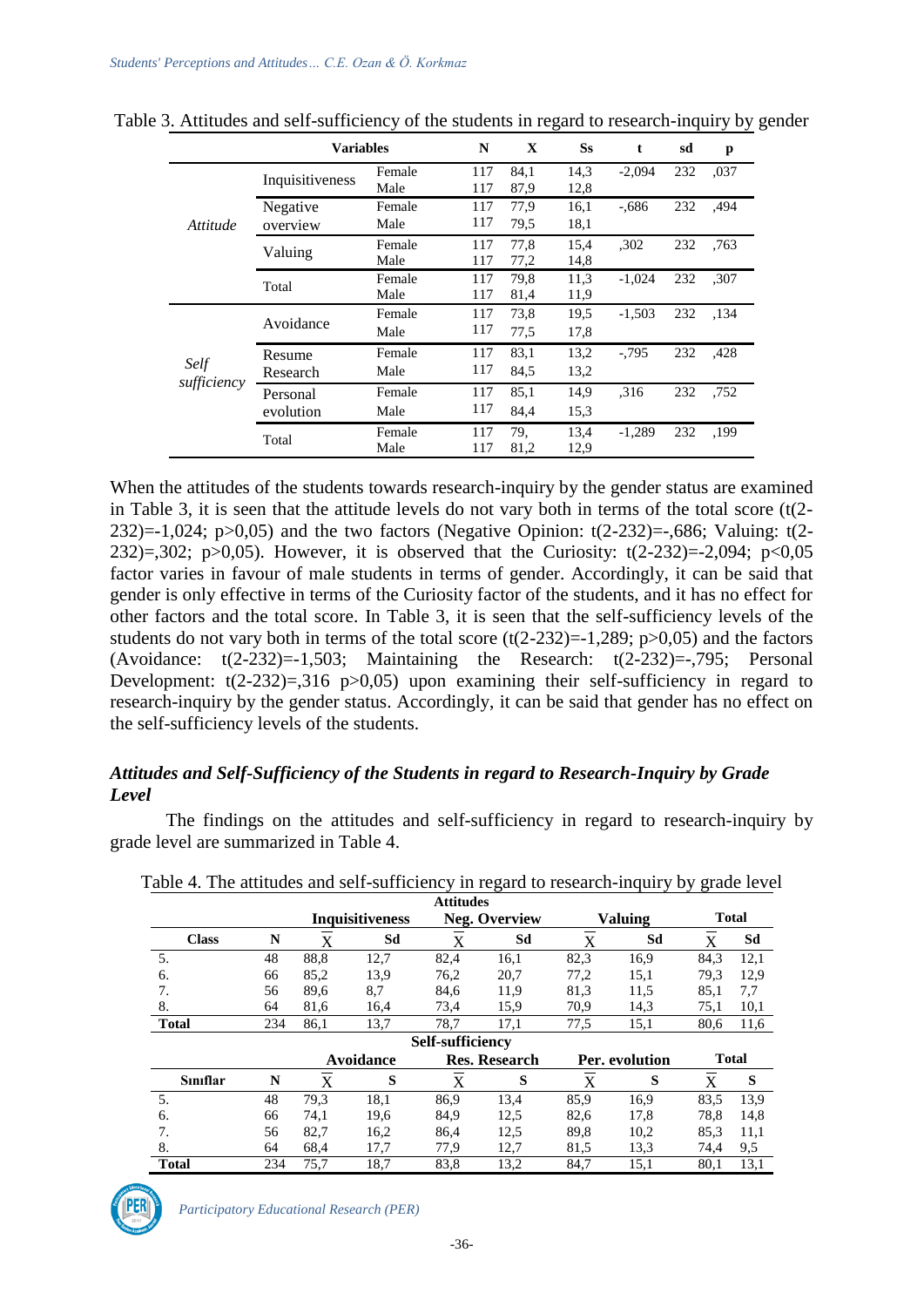Upon examining the attitude total scores of the studognts by grade level in Table 4, it is seen that the hightest average for the Curiosity factor is  $=89,6$  in the 7th grade, and the lower average is  $=81,6$  in the 8th grade. The highest avera<sub>gge</sub> for the Negative Opinion factor is  $=84,6$  in the 7th grade, and the  $\frac{1}{2}$  west average is  $=73,4$  in the 8th grade. The  $\frac{1}{2}$  and  $\frac{1}{2}$  in the 8th grade. average for the Valuing factor is  $=82.3$  in the 5th grade, and the lowest average is  $=70.9$ in the 8th grade. The hightest average for the total attitude score is  $=85,1$  in the 7th grade, and the lowest average is  $=75,1$  in the 8th grade.

Upon examining the self-sufficiency total scores of the students by grade level in Table 4, the highest average for the Avoidance factor is  $X=82,7$  in the 7th grade, and the lowest average is  $X=68,4$  in the 8th grade. For the factor of maintaining the research, the highest average is  $X = 86.9$  in the 5th grade and the lowest average is  $X = 77.9$  in the 8th grade. The highest average for the Personal Development factor is  $X=89,8$  in the 7th grade, and the lowest average is  $X = 81,5$  in the 8th grade. The highest average for the total self-sufficiency score is  $X = 85,3$  in the 7th grade, and the lowest average is  $X = 74,4$  in the 8th grade.

The results of the variance analysis performed in order to determine whether this differentiation between the attitude and self-sufficiency scores in regard to research-inquiry is significant are summarized in table 5.

|                  |                  |                       | Sum of         | df             | <b>Mean</b>   | $\mathbf{F}$ | Sig. | <b>LSD</b>         |
|------------------|------------------|-----------------------|----------------|----------------|---------------|--------------|------|--------------------|
|                  |                  |                       | <b>Squares</b> |                | <b>Square</b> |              |      |                    |
|                  | Inquisitive      | <b>Between Groups</b> | 2369,919       | 3              | 789,973       | 4,408        | ,005 |                    |
|                  |                  | Within Groups         | 41219,076      | 230            | 179,213       |              |      | Between 8 and 7    |
|                  | ness             | Total                 | 43588,996      | 233            |               |              |      |                    |
|                  | <b>Negative</b>  | <b>Between Groups</b> | 4806,882       | 3              | 1602,294      | 5,792        | ,001 | Between 8 and      |
|                  |                  | Within Groups         | 63624,502      | 230            | 276,628       |              |      | 5, 7               |
|                  | overview         | Total                 | 68431,385      | 233            |               |              |      |                    |
| Attitude         |                  | <b>Between Groups</b> | 4717,803       | 3              | 1572,601      | 7,466        | ,000 | Between 8 and      |
|                  | <b>Valuing</b>   | Within Groups         | 48444,590      | 230            | 210,629       |              |      | 5, 7               |
|                  |                  | Total                 | 53162,393      | 233            |               |              |      |                    |
|                  |                  | <b>Between Groups</b> | 3826,041       | 3              | 1275,347      | 10,68        |      | Between 8 and      |
|                  | <b>Total</b>     | Within Groups         | 27466,044      | 230            | 119,418       | $\Omega$     | ,000 | 5, 7               |
|                  |                  | Total                 | 31292,085      | 233            |               |              |      |                    |
|                  |                  | <b>Between Groups</b> | 6936.020       | 3              | 2312,007      |              |      | Between 8 and      |
|                  | <b>Avoidance</b> | Within Groups         | 74439,176      | 230            | 323,649       | 7,144        | ,000 | 5, 7               |
|                  |                  | Total                 | 81375,196      | 233            |               |              |      |                    |
|                  | <b>Resume</b>    | <b>Between Groups</b> | 3131,705       | 3              | 1043,902      |              | ,000 | Between 8 and      |
|                  |                  | Within Groups         | 37183,252      | 230            | 161,666       | 6,457        |      | others             |
|                  | <b>Research</b>  | Total                 | 40314,957      | 233            |               |              |      |                    |
| Self-sufficiency |                  | <b>Between Groups</b> | 2468,935       | 3              | 822,978       |              |      |                    |
|                  | <b>Personal</b>  | Within Groups         | 50804,570      | 230            | 220,889       | 3,726        | ,012 | Between 8 and<br>7 |
|                  | evolution        | Total                 | 53273,504      | 233            |               |              |      |                    |
|                  |                  | <b>Between Groups</b> | 4266,418       | $\mathfrak{Z}$ | 1422,139      |              |      | Between 8 and      |
|                  | <b>Total</b>     | Within Groups         | 35924,312      | 230            | 156,193       | 9,105        | ,000 | 6, 7               |
|                  |                  | Total                 | 40190.729      | 233            |               |              |      |                    |

|  |  |  | Table 5. Results of the variance analysis |  |
|--|--|--|-------------------------------------------|--|
|--|--|--|-------------------------------------------|--|

Upon examining the students' attitudes towards research-inquiry by grade level in Table 5, it is seen that there is a significant difference among all attitude factors (Curiosity: F (3, 230)=4,40; Negative Opinion:F(3, 230)=5,79; Valuing:F(3, 230)=7,46) and the total score F(3,230)=10,68 in terms of grade levels,  $p<0.05$ . Accordingly, there is a significant difference

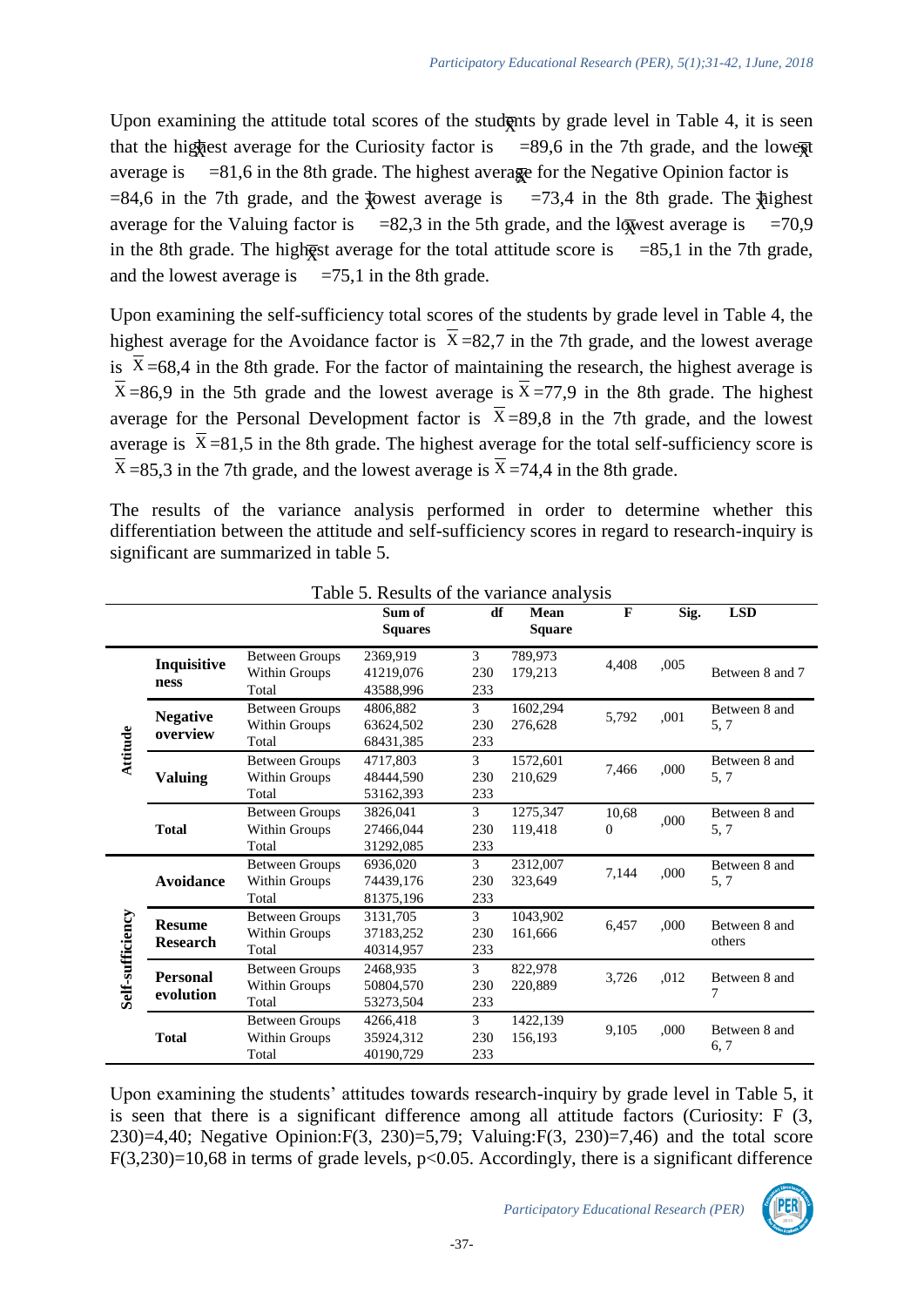between the 7th and 8th grades in the Curiosity factor, and between the 8th grade and 5th and 7th grades in terms of other factors and the total score.

Upon examining the students' self-sufficiency in regard to research-inquiry by grade level in Table 5, it is seen that there is a significant difference among all grade levels F(3,230)=9,10 in terms of all of the self-sufficiency factors (Avoidance: F (3, 230)=7,14; Maintaining the Research:F(3, 230)=6,45; Personal Development:F(3, 230)=3,72) and the total score, p<0.05.Accordingly, there is a significant difference between the 8th and 5th and 7th grades in the Avoidance factor; between the 8th grade and other grades in Maintaining the Research factor; between the 8th grade and 7th grade in the Personal Development factor; and between the 8th grade and 6th and 7th grades in terms of the total score.

# *Relationship between the Attitude and Self-Sufficiency Levels of the Students in regard to Research-Inquiry*

The findings on the relationship between the attitudes and self-sufficiency of the students in regard to research and inquiry are summarized in Table 6.

| <b>Avoidance</b> | <b>Resume</b> | <b>Personal</b> | Self-       |
|------------------|---------------|-----------------|-------------|
|                  |               |                 | sufficiency |
| .555             | ,450          | .460            | .607        |
| .758             | .497          | ,538            | .816        |
| .603             | .453          | .486            | .675        |
| .874             | .628          | .668            | .955        |
|                  |               | <b>Research</b> | evolution   |

Table 6. Relationship between the attitudes and self-sufficiency of the students

Upon examining Table 6, it is seen that there is a significant difference between the attitudes and self-sufficiency of the students in regard to research and inquiry at a level of 0,955,  $r=0.955$ ,  $p<0.05$ . This shows that there is a positive and significant relationship at a high level. It is also seen that there is a significant and positive relationship between the attitude factors and self-sufficiency factors. This can be interpreted as the self-sufficiency levels of the students will increase as their attitude levels towards research-inquiry increase.

#### **Discussion and Conclusion**

1. As a result of the study carried out, the attitudes and self-sufficiency of the students in regard to research and inquiry are quite high. Similarly, it is seen that there is a high relationship between the inquiry-based learning and the attitude levels of the students towards science in the literature (Akpullukçu, 2011; Alouf and Bentley, 2003; Lord and Orkwiszewski, 2006; Sakar, 2010; Tatar, 2006). Furthermore, it was determined in the study of Laipply (2004) examining the effect of inquiry-based learning practices on the attitude and self-sufficiency levels of students in regard to science, it was determined that the attitude and self-sufficiency levels of the students are high.

2. According to the result of the study carried out, gender does not have any effect on the attitude and self-sufficiency levels of the students in regard to research and inquiry. Similarly, the self-sufficiency levels of teachers concerning inquiry in the literature do not vary by gender (Çelikkaleli, 2006; Gerçek et al., 2006; Torkzadeh & Koufteros, 1994). Furthermore, in Evren's (2012) master's thesis investigating whether the attitude levels of the students towards inquiry vary by gender and grade level, it was concluded that the attitude levels of the students do not vary by gender.

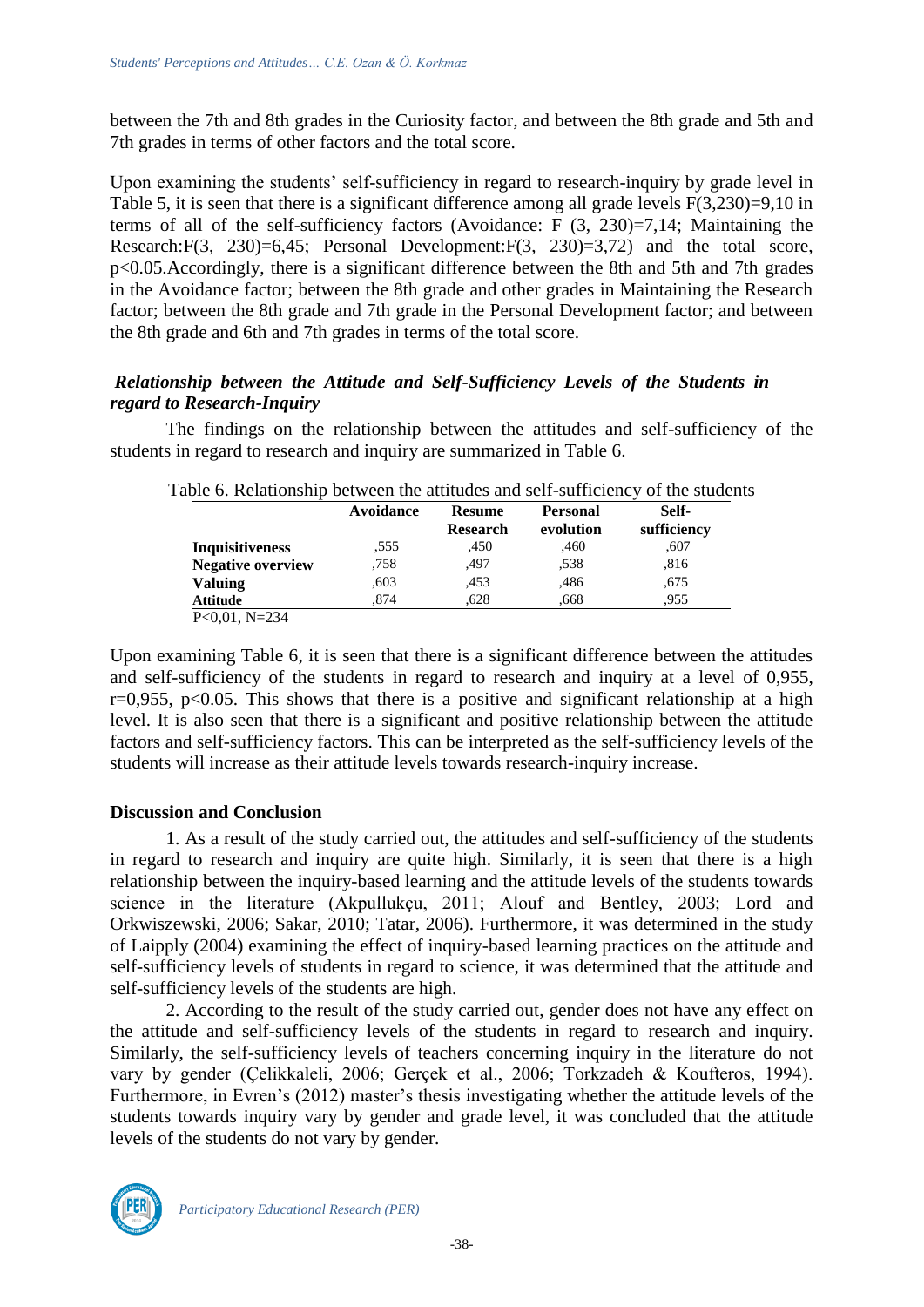3. According to the result of the study conducted, there is a significance difference between the attitudes and self-sufficiency of the students in regard to research and inquiry by grade level. There is a significant difference between the  $8<sup>th</sup>$  grade and  $5<sup>th</sup>$  and  $7<sup>th</sup>$  grades in terms of attitude levels in favour of the  $8<sup>th</sup>$  grades, and between the  $8<sup>th</sup>$  grade and  $6<sup>th</sup>$  and  $7<sup>th</sup>$ grades in terms of self-sufficiency levels in favour of the  $8<sup>th</sup>$  grades. However, in the literature, it was determined in Evren's (2012) master's thesis investigating whether the attitude levels of the students towards inquiry vary by gender and grade level, it was determined that the attitude levels of  $8<sup>th</sup>$ -grade students are higher than those of  $6<sup>th</sup>$  and  $7<sup>th</sup>$ grade students. This may result from other factors affecting the research performance. The interests, attitudes, worries, and wishes (Büyüköztürk, 1997; Saracaloğlu et al., 2005) of the individuals and research self-sufficiency (Bieschke, Bishop and Garcia, 1993; İpek et al., 2010) are among the factors affecting the research performance.

4. According to the result of the study carried out, there is a positive and high-level relationship between the attitudes and self-sufficiency levels of the students in regard to research and inquiry. It is seen in the literature that there is a relationship between the attitude and self-sufficiency levels in regard to research and inquiry. Research self-sufficiency affects the research effectiveness (Bard, Bieschke, Herbert and Eberz, 2000; Hollingsworth and Fassinger, 2002; Phillips, 1992; Phillips and Russell, 1994) and the attitudes and approaches towards the research (Bard et al., 2000).

#### **Reference**

- Akbaş, A., & Çelikkaleli, Ö. (2006). Class teachers' science teaching self-efficacy beliefs of sex, examination according to the type of education and universities. *Mersin University Faculty of Education Journal*, 2 (1).
- Akpullukçu, S. (2011). Academic success of students learning environment based on research in science and technology courses, retention level and its impact on attitude. (Unpublished master's thesis). Dokuz Eylul University, Izmir. YÖK National Thesis were obtained from the central database. (Thesis No. 286 479).
- Alouf, L. J. ve Bentley, M. L. (2003). *Assessing the impact of inquiry-based science teaching in professional development activities, PK-12*. *Annual Meeting of the Association of Teacher Educators*. Jacksonville, Florida.
- Anderson, R. D.(2002).Reforming science teaching: What research says about inquiry. *Journal of science teacher education*, *13*(1), 1-12.
- Arslan, C. (2005). "Education Reform" .http: /mimas.politics.ankara.edu.tr/aksoy reform / erlist05b.htm (Accessed on: 13 May 2007).
- Bard, C. C., Bieschke, K. J., Herbert, J. T. and Eberz, A. B. (2000). Predicting Research İnterest Among Rehabilitation Counselling Students and Faculty. *Rehabilitation Counseling Bulletin,* 44, 1, 48-55.
- Bass, J. E., Contant, T. L., & Carin, A. A. (2008). *Methods for teaching science as inquiry*. Pearson Merrill.
- Bieschke, K. J., Bishop, R. M., and Garcia, V. L. (1993). *A Factor Analysis of the Research Self-Efficacy Scale.* Paper Presented at the Annual Meeting of the American Psychological Association, Toronto, Canada, 20-24.
- Burden, R. P., & Byrd, D. M. (2003). Methods for effective teaching. Boston: Allynand Bacon.
- Büyüköztürk, S. (1997). Development of Anxiety Inventory-Oriented Research. *Education Management*, 4, 453-464.
- Bozdoğan , A. E. (2016). Development of Teaching Packs of Exhibitions in Science Centres into Elementary School Science Curriculum for Grades 5-8: Konya Science Centres

*Participatory Educational Research (PER)*

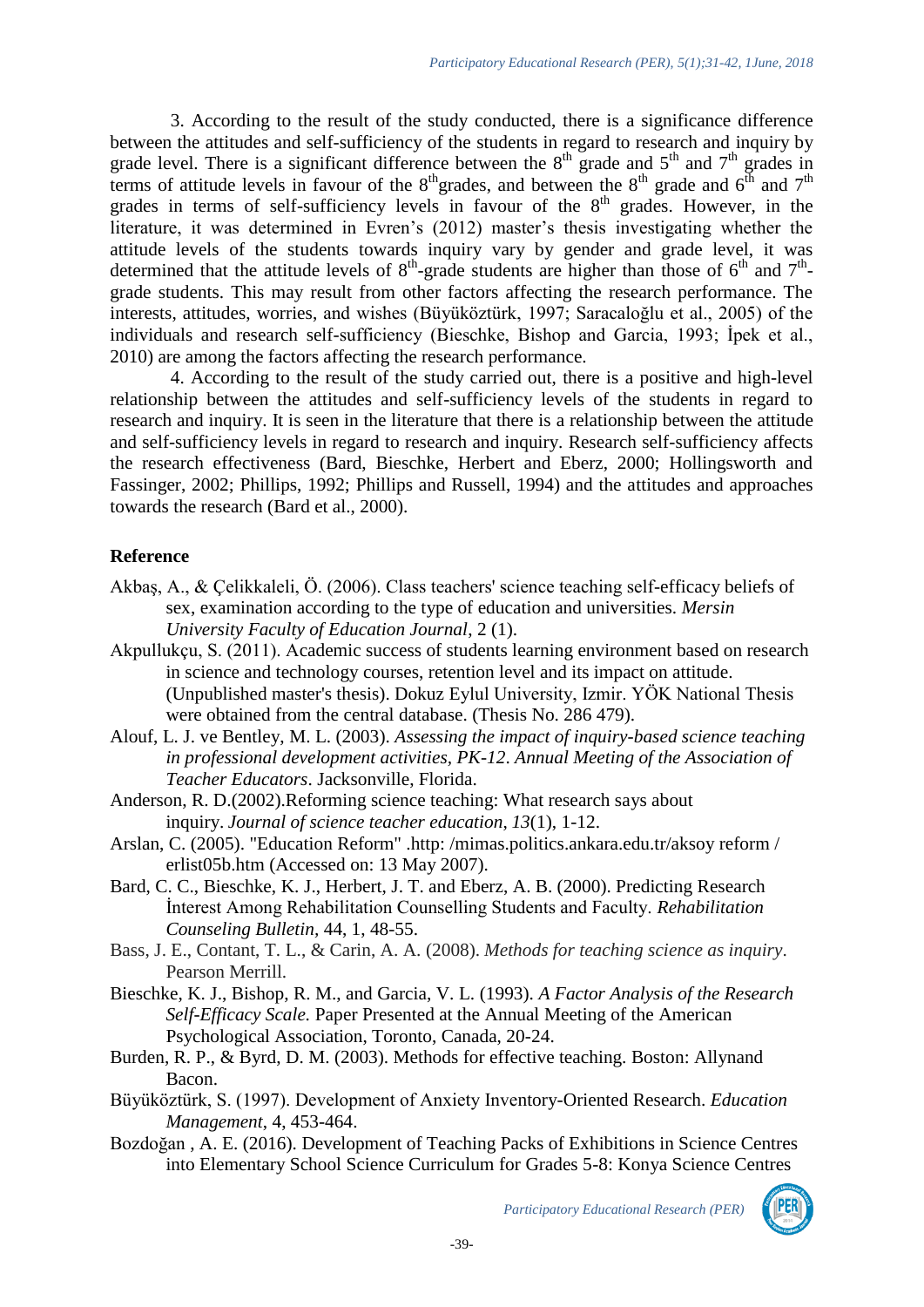Sample, *Participatory Educational Research (PER)*, 4(1): 26-31 Colburn, A. (2006). What teacher educators need to know about inquiry-based instruction. *w'ww. csulb. edu/~ acolbum/AETS. htm*.

- Çalışkan, H. (2009). Social studies the effects of critical thinking skills of research-based learning approach in teaching. *Kastamonu Education Journal*, 17 (1), 57-70.
- Çepni, S. (2005). Science, Science, Reflections on Technology and Education Program. Application of the Theory of Science and Technology Öğretimi.3. Printing. Editor: Salih Çepni. Ankara: Pegem-Publishing.
- Demirbaş, M. ve Yağbasan, R. (2005). Based on Social Learning Theory of Teaching Activities, Student Persistence of Investigation of the Effects of Scientific Attitude*. Journal of the Uludağ University Faculty of Education*. 18 (2), 363-382.
- Duran, E., Ballone-Duran, L., Haney, J., &Beltyukova, S. (2009). The impact of a Professional development program integrating informal science education on early childhood teachers'self-efficacy and beliefs about inquiry-based science teaching. *Journal of Elementary Science Education*, *21*(4), 53-70.
- Ebren Ozan, C., Korkmaz, Ö., Karamustafaoğlu, S. (2016 Secondary school students' self efficiency perception scale for research inquiry. *Turkish Journal of Social Researches,* 20(3):679-696
- Evren, B. (2012). Impact of Science and Technology of Inquiry Learning Approach to Teaching Students Owned Level Critical Thinking and Attitudes toward Science and Technology Course. Unpublished Master's Thesis. Adnan Menderes University, Institute of Science and Aydın.
- Geier, R., Blumenfeld, P. C., Marx, R. W., Krajcik, J. S., Fishman, B., Soloway, E., &Clay‐Chambers, J. (2008). Standardized test out comes for students engaged in inquiry‐based science curricula in the context of urban reform. *Journal of Research in Science Teaching*, *45*(8), 922-939.
- Gerçek, C., Yilmaz, M., Köseoğlu, P. & Soran, H. (2006). Self-Efficacy Beliefs in Teaching of Biology Education Teachers. *Ankara University Faculty of Educational Sciences Journal*, 39 (1), 57-73.
- Hammerman, E. (2006). *Eight essentials of inquiry-based science, K-8*. Corwin Press.
- Hollingsworth, M. A. ve Fassinger, R. E. (2002). The Role of Faculty Mentors in the Research Training of Counselling Psychology Doctoral Students. *Journal of Counselling Psychology,* 49, 3, 324–330.
- İnaltekin, T., Özyurt, B. B., & Akçay, H. (2012). Primary 6th, 7th and 8th Grade Textbook Evaluation of Science and Technology activities. *Trakya University Faculty of Education Journal,* 2 (2).
- İpek, C., Tekbıyık, A. and Ursavaş Ö. F. (2010). Graduate Research Self-Efficacy Beliefs and Attitudes of student computers. *Gaziantep University Journal of Social Sciences,* 9, 1, 127-145.
- Krajcik, J. S., Czerniak, C., & Berger, C. (1999). *Teaching children science: A project-based approach*. McGraw-Hill College.
- Laipply, R. S. 2004. A Case Study Of Self-Efficacy And Attitudes Toward Science Ġn An Ġnquiry-Based Biology Laboratory*.* Akron University, PhD Thesis, Ohio.
- Lord, T. ve Orkwiszewski, T. (2006). Moving from didactic to inquiry-based instruction in a science laboratory. *The American Biology Teacher, 68*, 342-345.
- Llewellyn, D. (2002). *InquiryWithin: Implementing Inquiry- Based Science Standarts*.USA: Corwinn Pres, Inc. A Sage Publications Company.
- Ministry of Education (2013). *Science Teaching (3, 4, 5, 6, 7 and 8 classes) Curriculum*, Ankara.

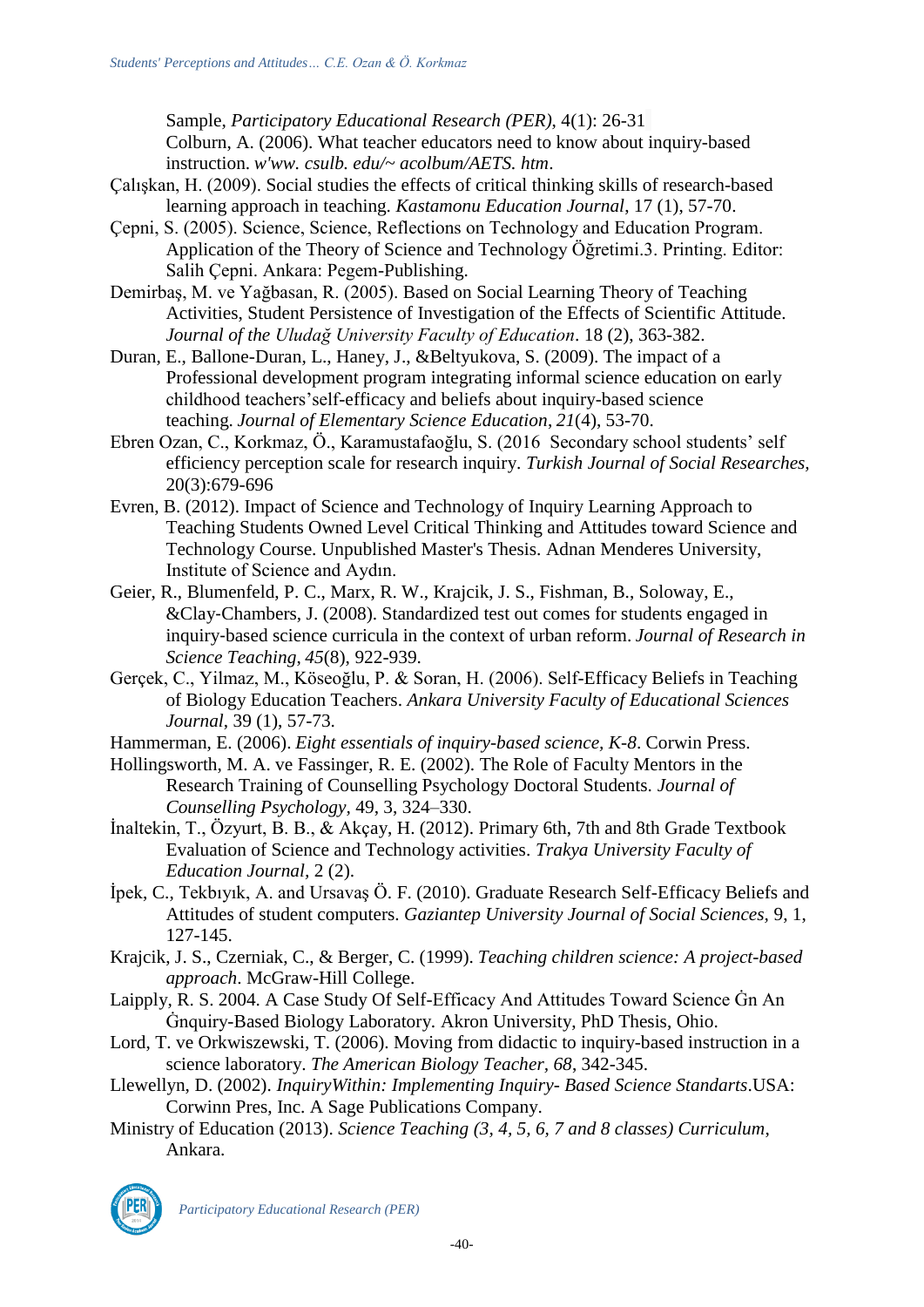- Minner, D. D., Levy, A. J., & Century, J. (2010). Inquiry-based science instruction—what is it anddoes it matter? Results from a research synthesis years 1984 to 2002. *Journal of research in science teaching*, *47*(4), 474-496.
- Moore, I., Bramhall, M., Clarke, J., &Craig, C. (2008). OK Bloggs, Just Watch theBlackboardWhile I Run Through ıt: What Has Elearning Got to Do with EBL?. In *3rd Learning Through Inquiry Alliance (LTEA) Conference:'Inquiry n A Networked World', United Kingdom*.
- NRC (NationalResearchCouncil). (2006). *Taking Science to School: Learning and Teaching Science in Grades K-8.*Editors: R. A. Duschl, H. A. Schweingruber and A.W. Shouse. Washington, D.C.: National Academies Press.
- Oruç,S. and Ulusoy, K. (2008). Thesis work done in social studies teaching field. *Selcuk University, Ahmed Keleşoğlu Education Faculty Journal*, 26, 121-132.
- Phillips, J. C. (1992). *Research Self-Efficacy And The Research Training Environment In Counseling Psychology*. Doctoral Thesis. The Ohio State University, Department of Psychology, USA.
- Phillips, J. C. ve Russell, R. K. (1994). Research Self-Efficacy, The Research Training Environment And Research Productivity Among Graduate Students In Counseling Psychology. *Counseling Psychologis,* 22, 628–641.
- Ramey-Gassert, L., &Shroyer, M. G. (1992). Enhancing science teaching self-efficacy in preservice elementary teachers. *Journal of Elementary Science Education*, *4*(1), 26-34.
- Sakar O. (2010). Effect on academic achievement and attitude of the students of the researchbased teaching chemistry. (Unpublished master's thesis). Selçuk University, Konya. YÖK National Thesis were obtained from the central database. (Thesis No. 264 321).
- Saracaloğlu, A. S., Varol, S. R. ve Evin Ercan, İ. (2005). Concerns Students Graduate Research Training, Research and Competencies of Relationship Between Attitudes Survey Statistics. *The School of Education Journal*, 17, 187-199.
- Taşkoyan, S. N. (2008). Inquiry of Science and Technology Education for Students in Inquiry Learning Strategies Learning Skills, Academic Achievement and Attitude Influence on. Unpublished Master's Thesis. Dokuz Eylul University, Institute of Educational Sciences: Izmir.
- Tatar, N. (2006). Primary education in science process skills based learning approach to scientific research, the effect of academic achievement and attitude. (Unpublished doctoral dissertation). Gazi University, Ankara. YÖK National Thesis were obtained from the central database. (Thesis No. 187 259).
- Tatar, N., & Kuru, M. (2006). The impact on academic achievement of research-based learning approach in science education. *Hacettepe University Faculty of Education Journal*, 31 (31).
- Torzadeh, G., Koufteros, X. (1994). Factorial validity of a computer self -efficacy scale and the impact of computer training, *Education and Psychological Measument*, Vol. 54, 3, 813- 821.
- Ün Açıkgöz, K. (2011). Active Learning (12th edition). Izmir: IT education.
- Victor, E. &Kellough, R.D. (1997). *Science For The Elementary and Middle School.*Eight Edition. USA:Prentice-Hall, Inc., New Jersey.
- Werner, R. J. (2007). Inquiry-Based Learning at Minnesota'sUniversity of St. Thomas. *International Journal of Learning*, *14*(1).
- Wilson, C. D., Taylor, J. A., Kowalski, S. M., &Carlson, J. (2010). There lative effects andequity of inquiry‐based and common place science teaching on students' knowledge, reasoning, and argumentation. *Journal of research in science teaching*, *47*(3), 276-301.